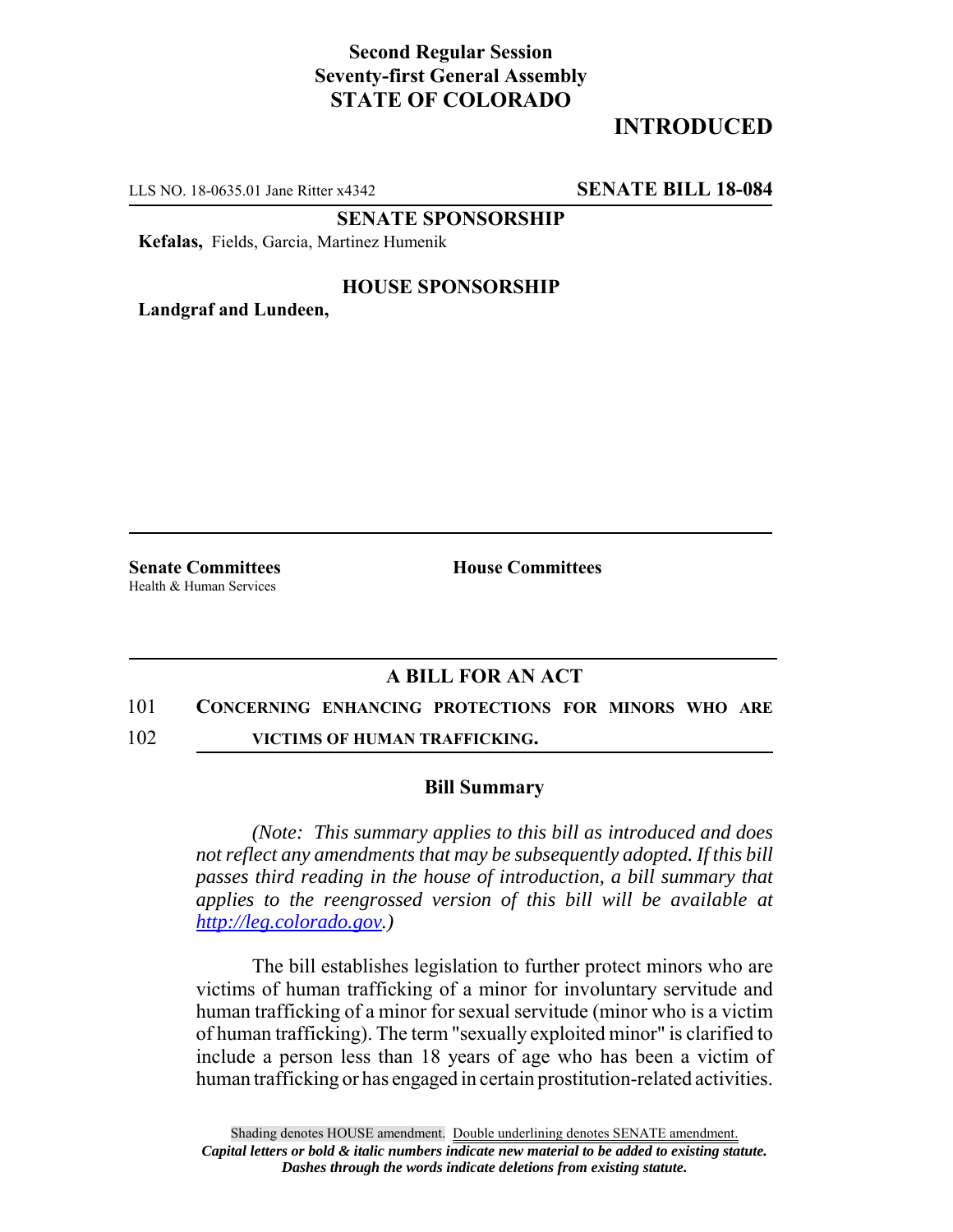A statutory presumption is established that any person who is less than 18 years of age who engages in conduct that would constitute prostitution if such person were an adult is presumed to be a minor who is a victim of human trafficking, and must be referred to the appropriate county department of human or social services for care and services.

The bill makes conforming amendments.

| $\mathbf{1}$   | Be it enacted by the General Assembly of the State of Colorado:            |
|----------------|----------------------------------------------------------------------------|
| $\overline{2}$ | <b>SECTION 1. Legislative declaration.</b> (1) The general assembly        |
| $\overline{3}$ | finds and declares that:                                                   |
| $\overline{4}$ | (a) Human trafficking is a serious problem in Colorado and across          |
| 5              | the nation;                                                                |
| 6              | (b) Among the diverse populations affected by human trafficking,           |
| $\tau$         | children and youth, especially homeless and runaway youth, are             |
| 8              | particularly at risk of being trafficked for sex and involuntary labor;    |
| 9              | (c) Children and youth who are forced into involuntary servitude           |
| 10             | and commercial sexual activity are more properly identified as victims     |
| 11             | and not as criminals; and                                                  |
| 12             | (d) Human trafficking in all forms creates a cycle of violence and         |
| 13             | impacts victims, families, and communities.                                |
| 14             | (2) The general assembly further finds and declares that:                  |
| 15             | (a) As a result of the diverse systems that touch these children's         |
| 16             | and youth's lives, professionals in the child welfare, law enforcement,    |
| 17             | treatment, nonprofit, and faith-based communities must collaborate to      |
| 18             | develop a multi-disciplinary approach to protect children and youth who    |
| 19             | are victims of human trafficking. This multi-disciplinary approach needs   |
| 20             | to emphasize prevention, protection, prosecution, and partnerships.        |
| 21             | Protecting children and youth who are victims of human<br>(b)              |
| 22             | trafficking from further trauma by recognizing them as victims rather than |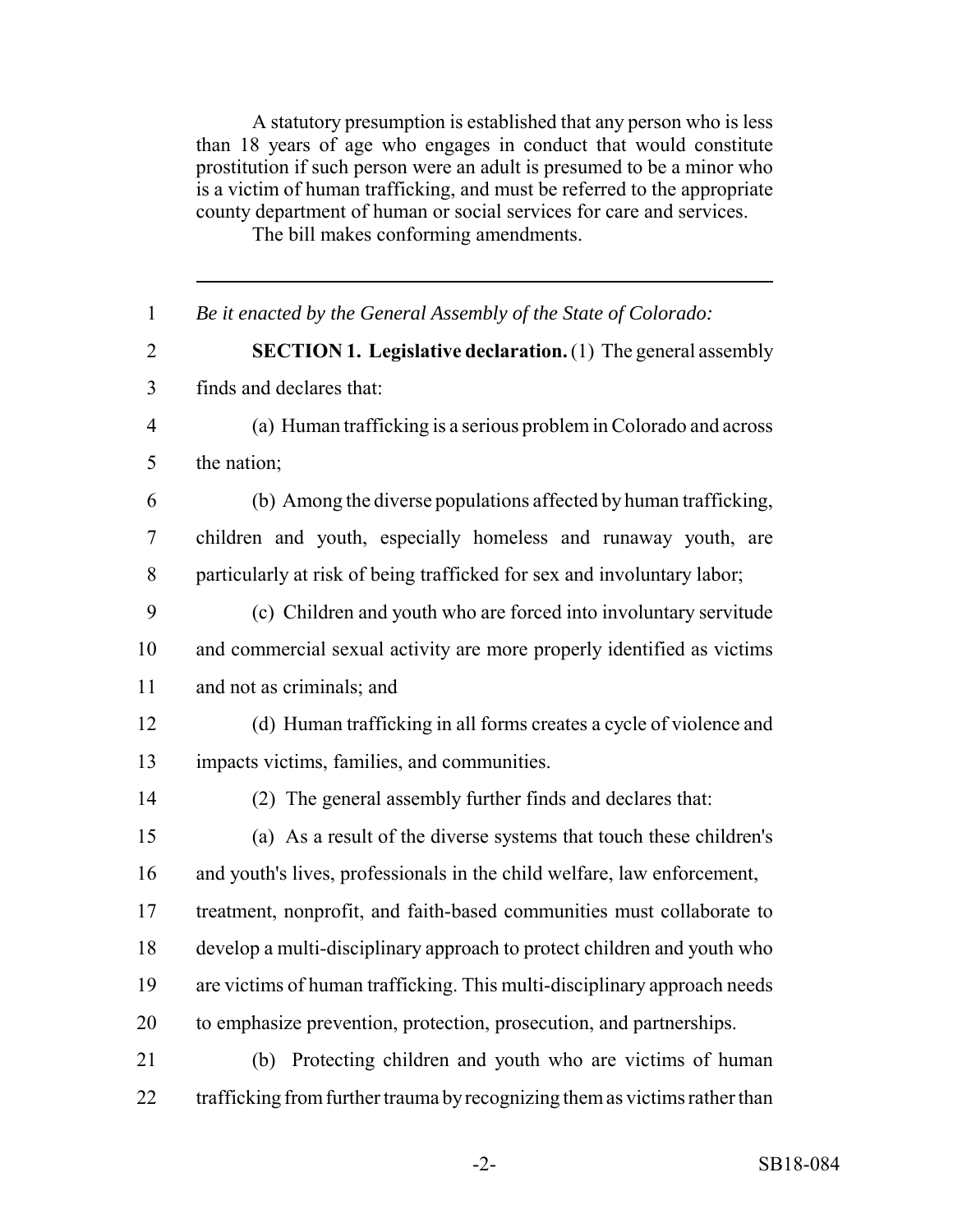criminals is beneficial for the children and youth involved and therefore in the public interest.

(3) It is therefore the intent of the general assembly to:

 (a) Offer pathways that direct victimized children and youth away from juvenile delinquency by making available to those children and youth appropriate and comprehensive rehabilitative services;

 (b) Offer protection and provide consistency in the treatment, care, and support of children and youth who are victims of human trafficking so they may continue to heal from the traumatic environment of being trafficked in a restorative justice manner; and

 (c) Help create a safe haven for children and youth who are victims of human trafficking to come forward without fear and identify their traffickers and perpetrators.

 (4) Now, therefore, the general assembly joins the federal government and other states around the nation in passing legislation to further combat human trafficking and protect children and youth who are victims of human trafficking.

 **SECTION 2.** In Colorado Revised Statutes, 19-1-103, **amend** (1)(a) introductory portion, (1)(a)(VIII), (23.5), and (71); and **add** (62.5), (62.6), and (97.3) as follows:

 **19-1-103. Definitions.** As used in this title 19 or in the specified portion of this title 19, unless the context otherwise requires:

 (1) (a) "Abuse" or "child abuse or neglect", as used in part 3 of 24 article 3 of this title TITLE 19, means an act or omission in one of the following categories that threatens the health or welfare of a child:

 (VIII) Any case in which a child is subjected to HUMAN TRAFFICKING OF A MINOR FOR INVOLUNTARY SERVITUDE, AS DESCRIBED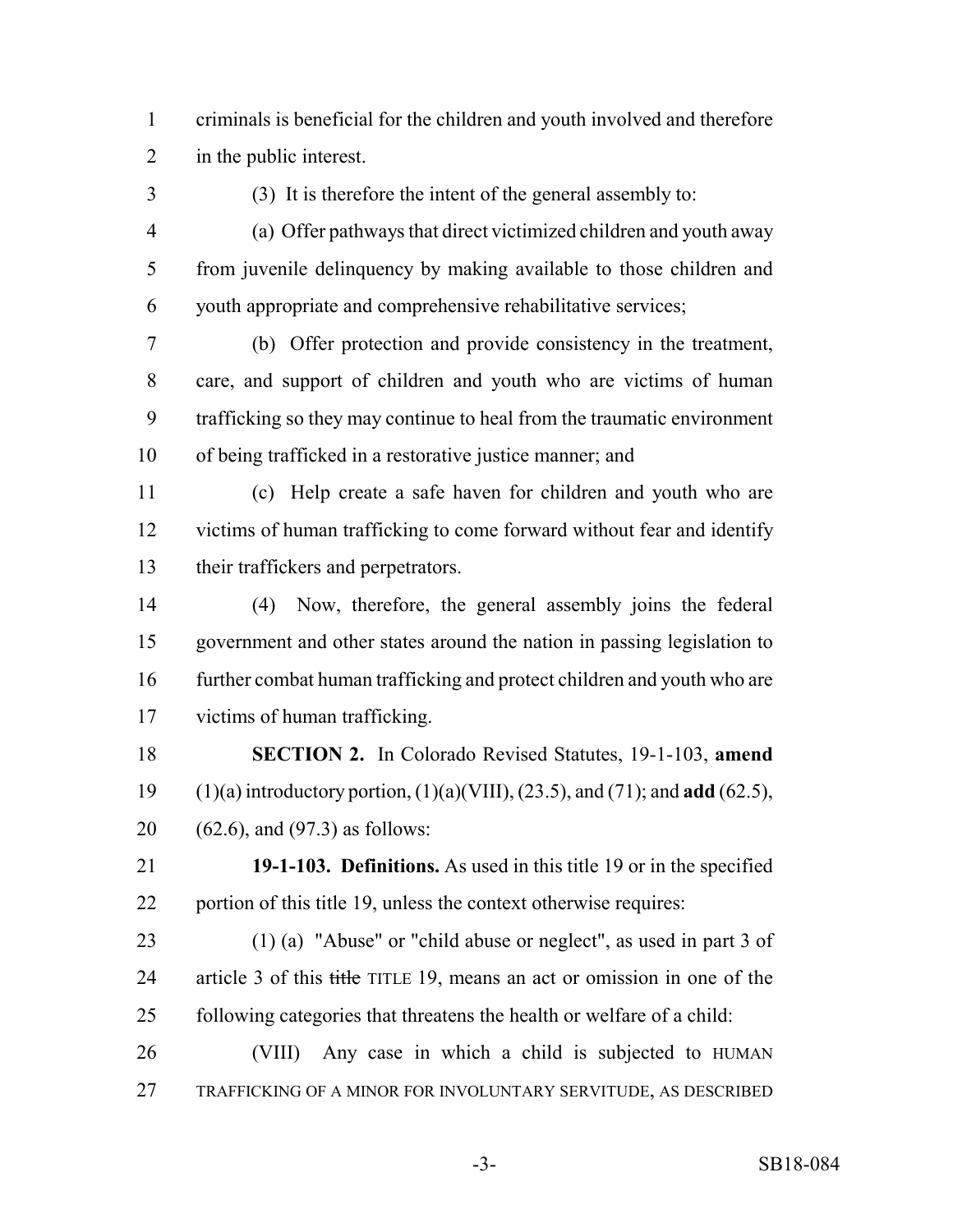IN SECTION 18-3-503, OR human trafficking of a minor for sexual 2 servitude, as described in section 18-3-504, C.R.S. SECTION 18-3-504(2).

 (23.5) "Commercial sexual exploitation of children" involves crimes A CHILD" MEANS A CRIME of a sexual nature committed against 5 juvenile victims A CHILD for financial or other economic reasons.

 (62.5) "HUMAN TRAFFICKING OF A MINOR FOR INVOLUNTARY SERVITUDE" MEANS AN ACT AS DESCRIBED IN SECTION 18-3-503.

 (62.6) "HUMAN TRAFFICKING OF A MINOR FOR SEXUAL SERVITUDE" MEANS AN ACT AS DESCRIBED IN SECTION 18-3-504 (2).

 (71) "Juvenile delinquent", as used in article 2 of this title TITLE 19, means a juvenile who has been found guilty of a delinquent act. "JUVENILE DELINQUENT" DOES NOT INCLUDE A JUVENILE WHO HAS COMMITTED A DELINQUENT ACT WHILE A VICTIM OF SEXUAL 14 EXPLOITATION OF A CHILD, AS DESCRIBED IN SECTION 18-6-403 (3); HUMAN TRAFFICKING OF A MINOR FOR INVOLUNTARY SERVITUDE, AS DESCRIBED IN SECTION 18-3-503; OR HUMAN TRAFFICKING OF A MINOR FOR SEXUAL SERVITUDE, AS DESCRIBED IN SECTION 18-3-504 (2).

 (97.3) "SEXUAL EXPLOITATION OF A CHILD" MEANS A CRIME OF A SEXUAL NATURE COMMITTED AGAINST A CHILD, AS DESCRIBED IN SECTION 18-6-403 (3).

 **SECTION 3.** In Colorado Revised Statutes, 18-3-502, **add** (11.3) as follows:

 **18-3-502. Definitions.** As used in this part 5, unless the context otherwise requires:

 (11.3) "SEXUALLY EXPLOITED MINOR" MEANS A PERSON LESS THAN EIGHTEEN YEARS OF AGE WHO HAS BEEN SUBJECTED TO SEXUAL EXPLOITATION BECAUSE THE MINOR IS: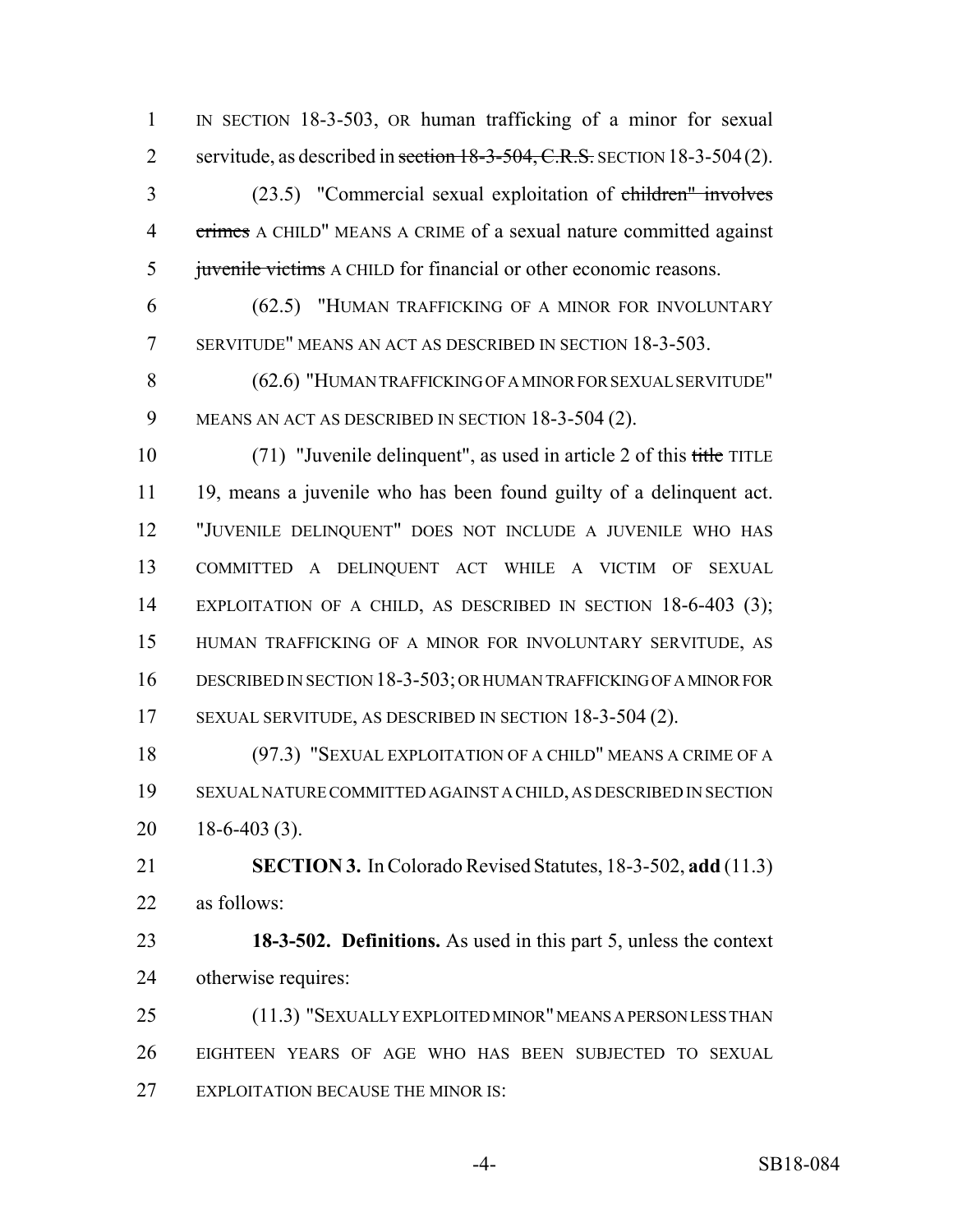(a) A VICTIM OF THE CRIME OF HUMAN TRAFFICKING OF A MINOR FOR SEXUAL SERVITUDE, AS DESCRIBED IN SECTION 18-3-504 (2); OR (b) ENGAGED IN PROSTITUTION-RELATED ACTIVITIES AS PROVIDED

 IN SECTION 18-7-201 (1), 18-7-207, OR PART 4 OF ARTICLE 7 OF THIS TITLE 18.

 **SECTION 4.** In Colorado Revised Statutes, 18-3-504, **amend** 7 (1)(a), (2)(a), and (2.5) as follows:

 **18-3-504. Human trafficking for sexual servitude - human trafficking of a minor for sexual servitude.** (1) (a) A person who COMMITS HUMAN TRAFFICKING FOR SEXUAL SERVITUDE IF HE OR SHE knowingly sells, recruits, harbors, transports, transfers, isolates, entices, provides, receives, or obtains by any means another person for the purpose of coercing the person to engage in commercial sexual activity. commits human trafficking for sexual servitude.

 (2) (a) A person who COMMITS HUMAN TRAFFICKING OF A MINOR FOR SEXUAL SERVITUDE IF HE OR SHE:

 (I) Knowingly sells, recruits, harbors, transports, transfers, isolates, entices, provides, receives, obtains by any means, maintains, or makes available a minor for the purpose of commercial sexual activity; 20 commits human trafficking of a minor for sexual servitude. OR

21 (II) A person who Knowingly advertises, offers to sell, or sells travel services that facilitate an activity prohibited pursuant to subsection (2)(a)(I) of this section. commits human trafficking of a minor for sexual servitude.

25 (2.5) It is an affirmative defense to a charge pursuant to 26 subsection  $(2)$  of this section if the person being charged can demonstrate 27 by a preponderance of the evidence that, at the time of the offense, he or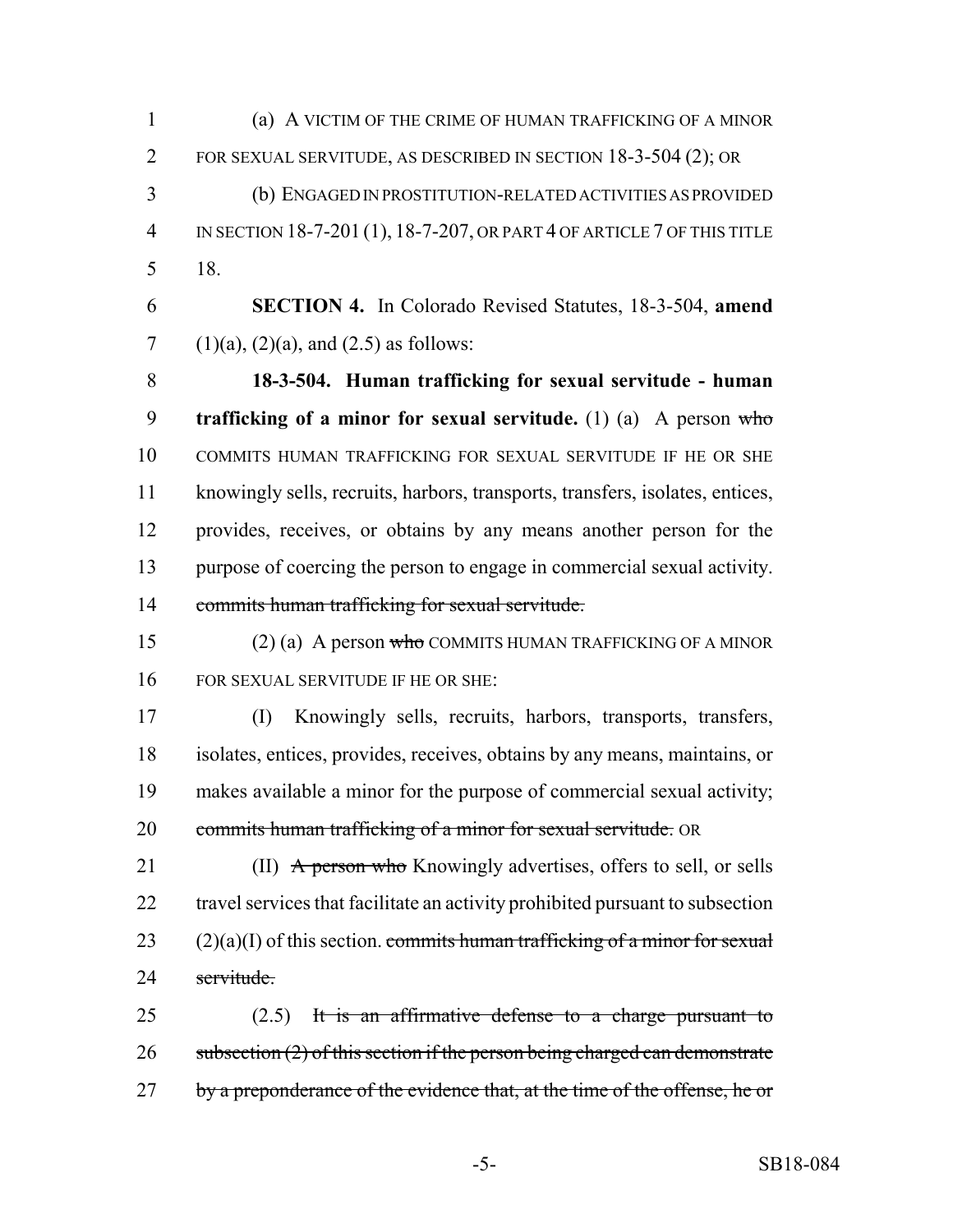she was a victim of human trafficking for sexual servitude who was forced or coerced into engaging in the human trafficking of minors for 3 sexual servitude pursuant to subsection (2) of this section. IF PROBABLE CAUSE EXISTS TO BELIEVE THAT A PERSON WHO WAS A SEXUALLY EXPLOITED MINOR AND WHO IS CHARGED WITH AN OFFENSE RELATED TO CONDUCT ARISING FROM HUMAN TRAFFICKING OF A MINOR FOR INVOLUNTARY SERVITUDE OR HUMAN TRAFFICKING OF A MINOR FOR SEXUAL SERVITUDE WAS A VICTIM OF HUMAN TRAFFICKING OF A MINOR FOR EITHER INVOLUNTARY OR SEXUAL SERVITUDE AT THE TIME OF THE OFFENSE BEING CHARGED, AND THE PERSON COMMITTED THE OFFENSE WHILE A VICTIM OF HUMAN TRAFFICKING OF A MINOR PURSUANT TO 12 SECTION 18-3-503 OR SUBSECTION (2) OF THIS SECTION, HE OR SHE IS IMMUNE FROM CRIMINAL LIABILITY OR JUVENILE DELINQUENCY PROCEEDINGS FOR SUCH OFFENSE.

 **SECTION 5.** In Colorado Revised Statutes, 18-7-201, **amend** (1) as follows:

 **18-7-201. Prostitution prohibited.** (1) Any person, EIGHTEEN YEARS OF AGE OR OLDER, who performs or offers or agrees to perform any act of sexual intercourse, fellatio, cunnilingus, masturbation, or anal 20 intercourse with any person not his OR HER spouse in exchange for money or other thing of value commits prostitution.

 **SECTION 6.** In Colorado Revised Statutes, **add** 18-7-201.4 as follows:

 **18-7-201.4. Presumption of victim of human trafficking of a minor for sexual servitude - provision of services - reporting.** (1) ANY PERSON LESS THAN EIGHTEEN YEARS OF AGE WHO ENGAGES IN CONDUCT THAT WOULD CONSTITUTE AN OFFENSE PURSUANT TO SECTION 18-7-201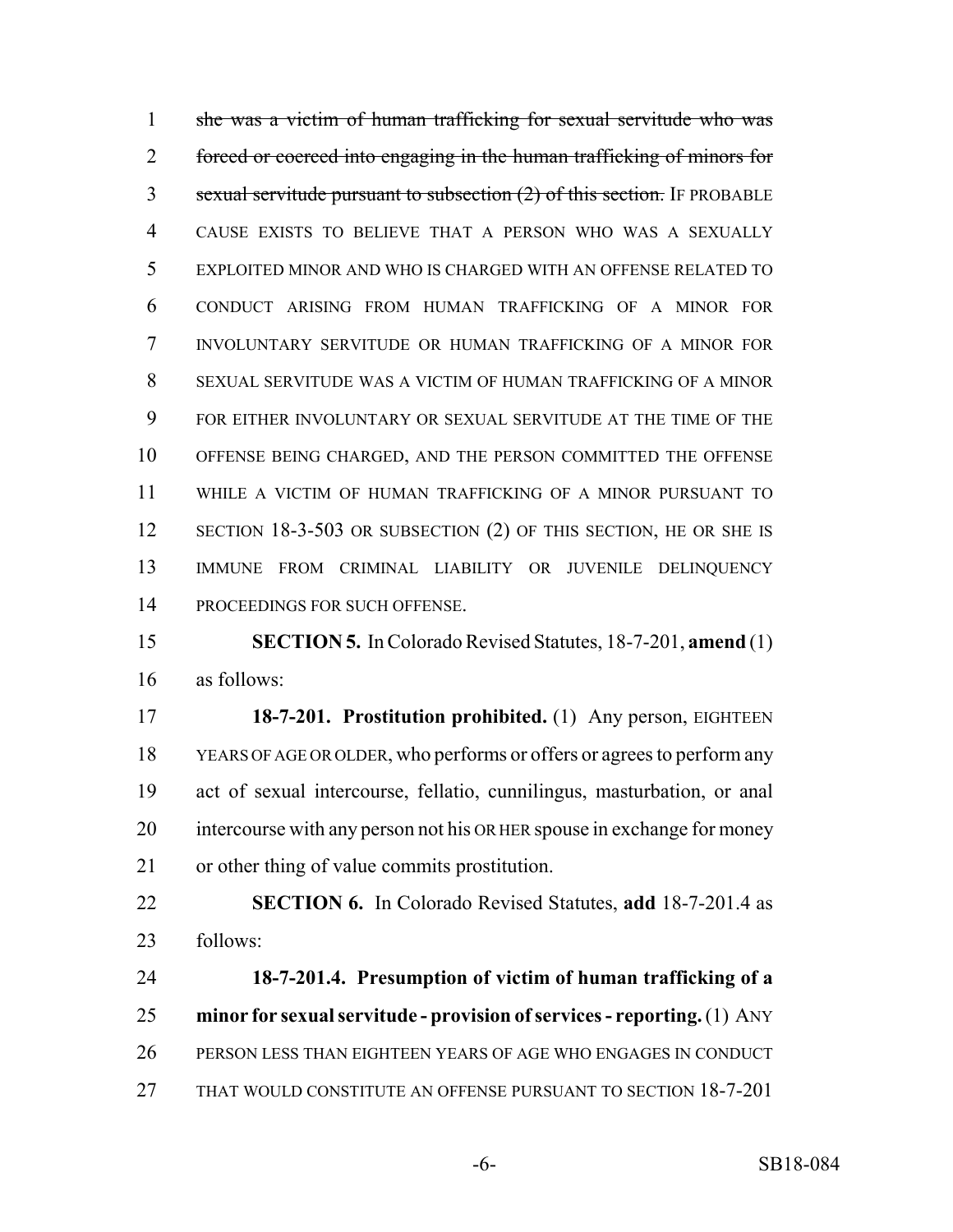OR 18-7-207 IF SUCH PERSON WERE AN ADULT IS PRESUMED TO BE A VICTIM OF HUMAN TRAFFICKING OF A MINOR FOR SEXUAL SERVITUDE PURSUANT TO SECTION 18-3-504 AND MUST BE REFERRED TO THE APPROPRIATE COUNTY DEPARTMENT OF HUMAN OR SOCIAL SERVICES FOR CARE AND SERVICES PURSUANT SECTION 19-3-108.

 (2) A PERSON WHO IS PRESUMED TO BE A VICTIM OF HUMAN TRAFFICKING OF A MINOR FOR SEXUAL SERVITUDE PURSUANT TO SUBSECTION (1) OF THIS SECTION MUST BE PROVIDED THE OPPORTUNITY TO ACCESS APPROPRIATE SERVICES PURSUANT TO SECTION 19-3-208.

 (3) IF A LAW ENFORCEMENT OFFICER ENCOUNTERS A PERSON WHO IS LESS THAN EIGHTEEN YEARS OF AGE AND IS ENGAGING IN ANY CONDUCT THAT WOULD BE A VIOLATION OF SECTION 18-7-201 OR 18-7-207 AND THERE IS PROBABLE CAUSE TO BELIEVE THAT THE CHILD IS A VICTIM OF HUMAN TRAFFICKING OF A MINOR FOR SEXUAL SERVITUDE PURSUANT TO SECTION 18-3-504, THE LAW ENFORCEMENT OFFICER OR AGENCY SHALL:

 (a) IMMEDIATELY REPORT A SUSPECTED VIOLATION OF HUMAN TRAFFICKING OF A MINOR FOR SEXUAL SERVITUDE TO THE APPROPRIATE COUNTY DEPARTMENT OF HUMAN OR SOCIAL SERVICES OR THE CHILD WELFARE HOTLINE CREATED PURSUANT TO SECTION 26-5-111. THE COUNTY DEPARTMENT OF HUMAN OR SOCIAL SERVICES SHALL SUBSEQUENTLY FOLLOW THE REPORTING REQUIREMENTS SET FORTH IN SECTION 19-3-308 (4)(c).

 (b) WITHIN A REASONABLE TIME FRAME, CONTACT A CHILD ADVOCATE, SUCH AS A GUARDIAN AD LITEM, AS DEFINED IN SECTION 13-91-103 (4); A COURT-APPOINTED SPECIAL ADVOCATE, AS DEFINED IN SECTION 13-91-103 (3); OR A VICTIM'S ADVOCATE, AS DEFINED IN SECTION 27 13-90-107 (1)(k)(II); AND